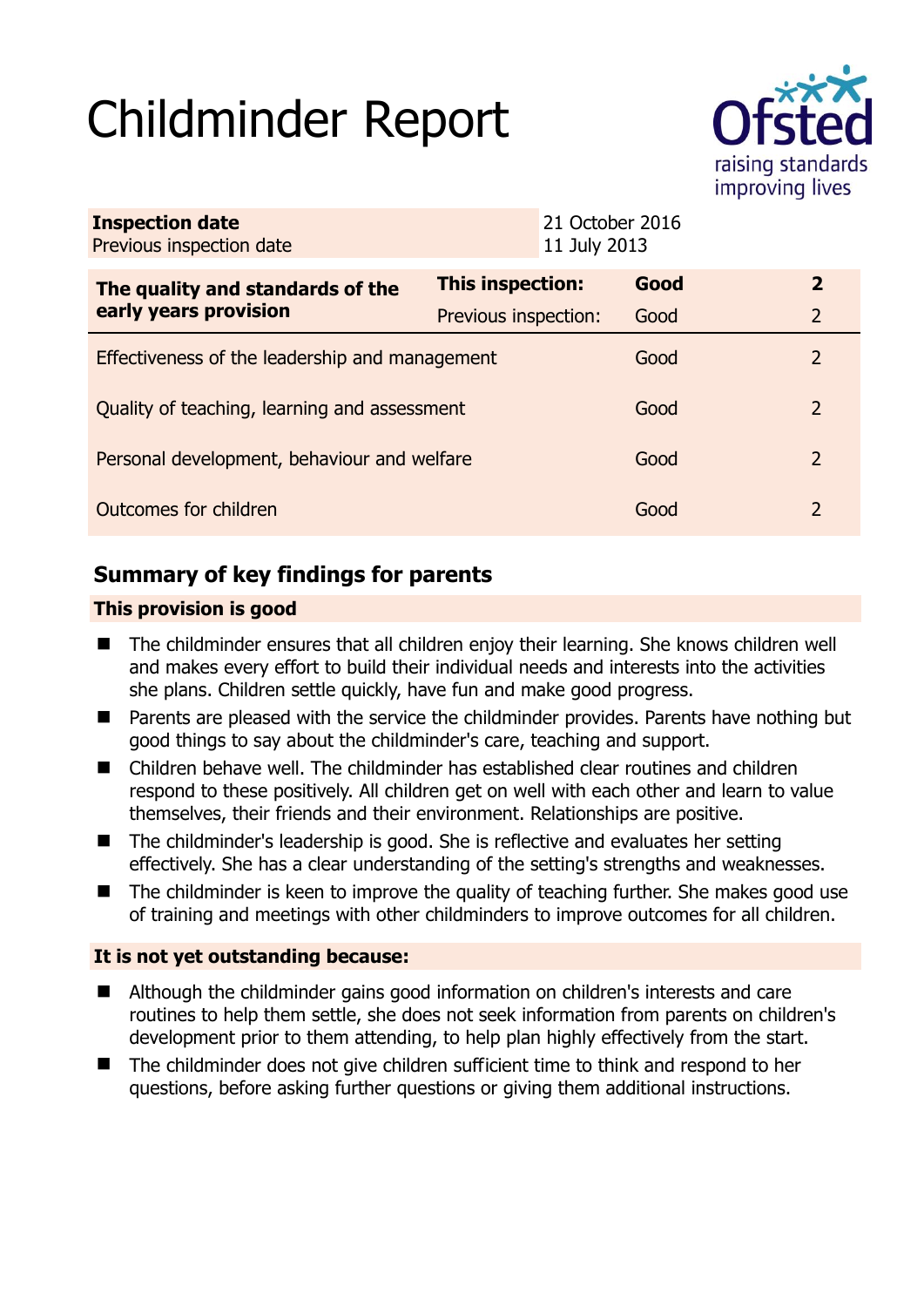## **What the setting needs to do to improve further**

#### **To further improve the quality of the early years provision the provider should:**

- improve the way in which information is gathered from parents on children's development when they first start, to plan even more effectively from the beginning
- $\blacksquare$  provide children with sufficient time to think and respond to questions to enhance their language and communication skills further.

#### **Inspection activities**

- The inspector asked the childminder questions throughout the inspection to check her understanding of how children learn and develop.
- The inspector held discussions with the childminder and discussed how she uses selfevaluation and how she has addressed the recommendations from the previous inspection.
- The inspector read the written feedback from parents and spoke to a parent on the day of the inspection.
- The inspector observed the interaction between the childminder and children, and held a joint observation with the childminder.
- The inspector looked at a range of documents, including information relating to safeguarding, children's development and a selection of policies and procedures.

#### **Inspector**

Gary Rawlings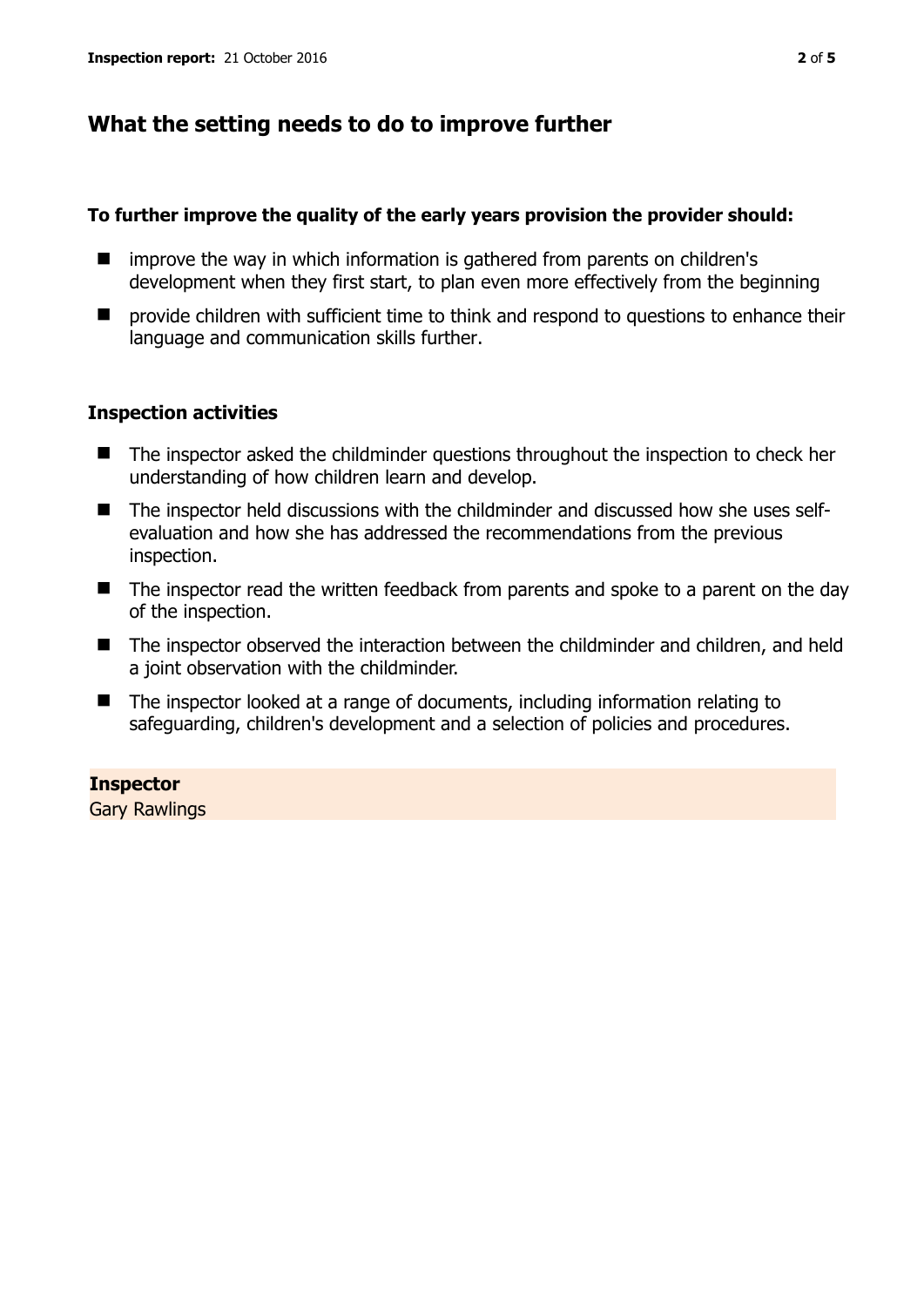## **Inspection findings**

#### **Effectiveness of the leadership and management is good**

Safeguarding is effective. The childminder keeps her knowledge of all child protection procedures up to date. She has a good understanding of the steps to follow if she has concerns about a child's welfare, including referrals to the local authority. She is aware of her duty in preventing children from the risks of extremist views. She ensures that her home is safe for children to use. The childminder has improved the quality of her observations of children's learning since the previous inspection. She now has a better understanding of how to check children are on track and identify any gaps in their learning. She provides parents with information about their children's learning and development so that parents can extend children's learning at home.

#### **Quality of teaching, learning and assessment is good**

Children confidently make choices about what they want to play with. The childminder follows children's interests and knows when to join in and extend their learning further. Children have fun making tea in the pretend kitchen and eagerly dress up as firefighters to extinguish the pretend fire. The childminder supports children's mathematical skills well, for example, as they count the coloured pieces of the game. Children make a range of meals in the toy kitchen and use the dried pasta excitedly. The childminder encourages children to be imaginative, for instance, as they make calls to their families using the toy telephone and as they add different ingredients to the meal orders at the play kitchen.

#### **Personal development, behaviour and welfare are good**

Children experience a range of interesting activities, including special celebrations, to help them learn about the different religions and cultures in their world. The childminder supports children's emotional well-being effectively. Children respond with delight to her praise and encouragement. They clap with excitement, for example, when they successfully cut animal shapes in the dough. Children enjoy visits to playgroups and parks which help them to develop strong physical skills. The childminder encourages children's social skills well, for example, as they meet new friends at playgroups. Care routines for babies are well established. All children are comfortable and relaxed in the childminder's care. They regularly come to her for a cuddle and enjoy knowing she is close by to reassure them and encourage them to have a try for themselves.

## **Outcomes for children are good**

Children make good progress in their learning. They use their senses to explore a range of materials and develop good creative skills. Children develop well in their personal and emotional development. They play together happily and demonstrate secure independence skills and high self-esteem. Children develop good early reading skills. They are confident learners and well prepared for the next stage in their learning.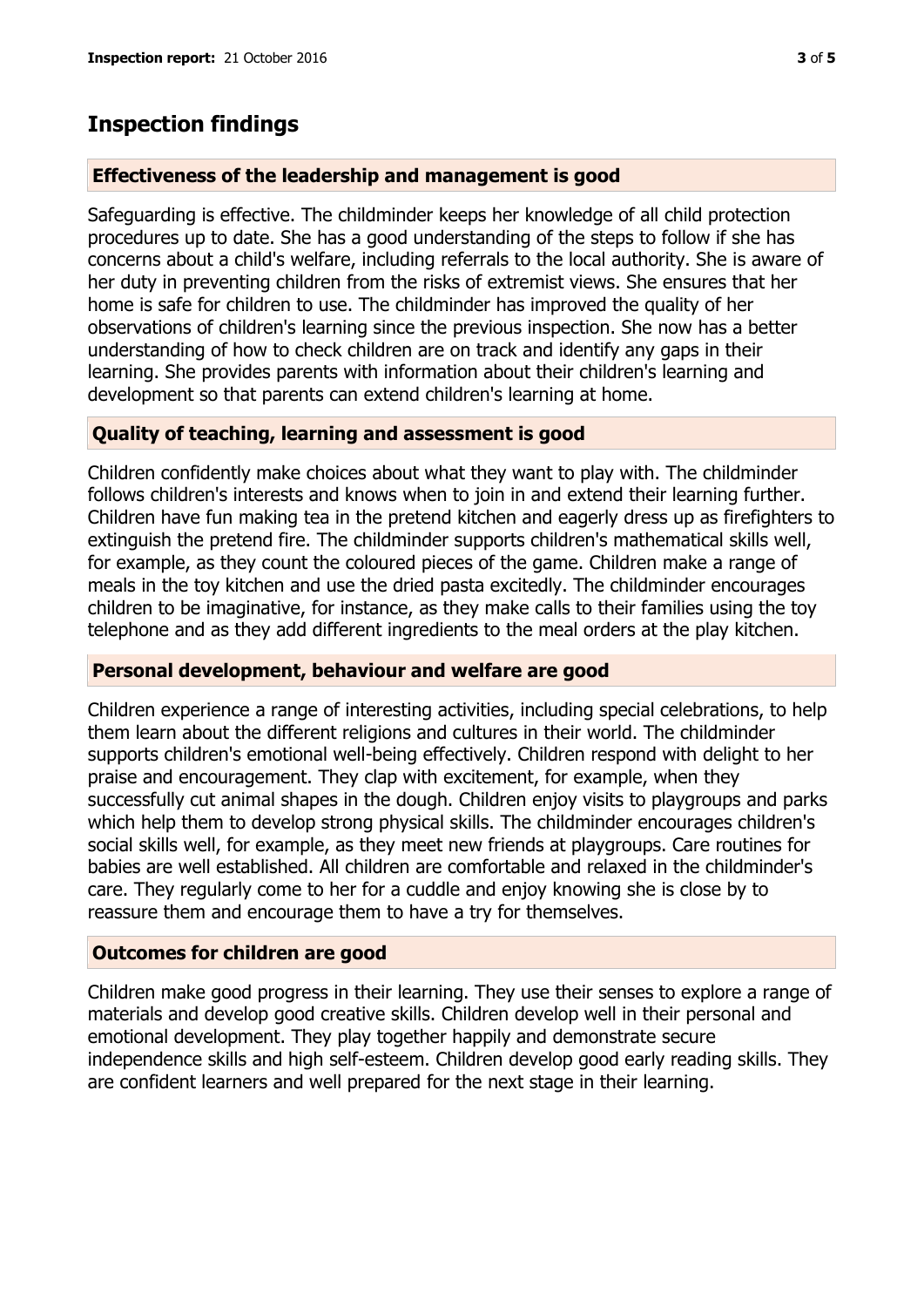## **Setting details**

| Unique reference number          | EY428764                                                                             |  |
|----------------------------------|--------------------------------------------------------------------------------------|--|
| <b>Local authority</b>           | <b>Waltham Forest</b>                                                                |  |
| <b>Inspection number</b>         | 1062484                                                                              |  |
| <b>Type of provision</b>         | Childminder                                                                          |  |
| Day care type                    | Childminder                                                                          |  |
| <b>Registers</b>                 | Early Years Register, Compulsory Childcare<br>Register, Voluntary Childcare Register |  |
| Age range of children            | $1 - 3$                                                                              |  |
| <b>Total number of places</b>    | 6                                                                                    |  |
| Number of children on roll       | 5                                                                                    |  |
| <b>Name of registered person</b> |                                                                                      |  |
| Date of previous inspection      | 11 July 2013                                                                         |  |
| <b>Telephone number</b>          |                                                                                      |  |

The childminder registered in 2011. She lives in Leyton, in the London Borough of Waltham Forest. The childminder receives funding to provide free early education for children aged two, three and four years. She operates her service on weekdays, throughout the year.

This inspection was carried out by Ofsted under sections 49 and 50 of the Childcare Act 2006 on the quality and standards of provision that is registered on the Early Years Register. The registered person must ensure that this provision complies with the statutory framework for children's learning, development and care, known as the early years foundation stage.

Any complaints about the inspection or the report should be made following the procedures set out in the guidance 'Complaints procedure: raising concerns and making complaints about Ofsted', which is available from Ofsted's website: www.gov.uk/government/organisations/ofsted. If you would like Ofsted to send you a copy of the guidance, please telephone 0300 123 4234, or email enquiries@ofsted.gov.uk.